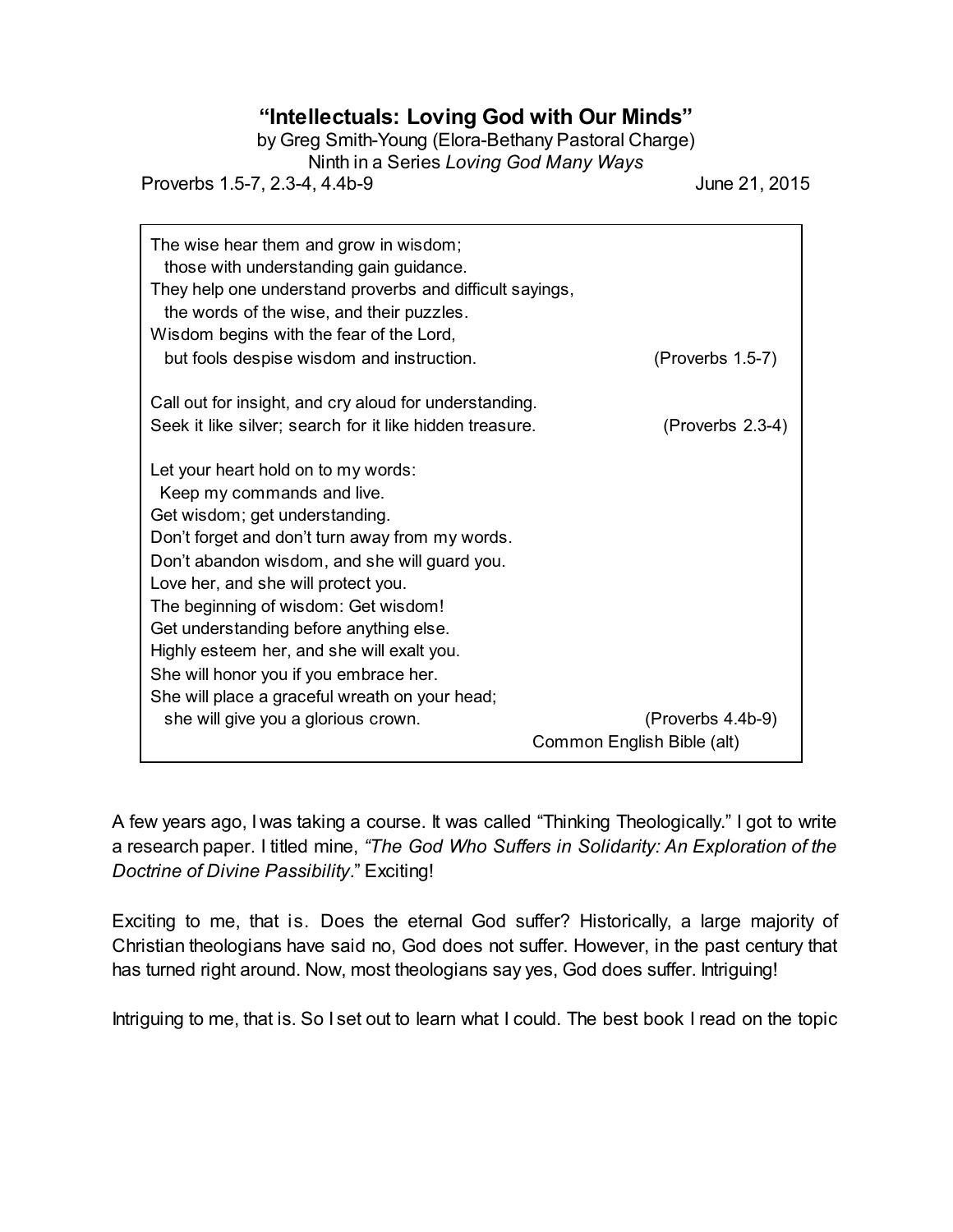was *Does God Suffer?<sup>1</sup>* by Thomas Weinandy.<sup>2</sup> Here's the thing . . . he takes a position quite different from mine. But I loved his book! Reading it became for me an act of worship. Weinandy showed me more and more of who God is, and I was moved to praise. Understandably!

Understandable to me, that is. Because of all the spiritual pathways, the Intellectual pathway probably fits me best.

II

Since September, I've been taking a Sunday each month to look at different spiritual pathways. You know that we all have different personalities, different ways of doing things, different interests, gifts and weaknesses. We also have various spiritual styles.

I learned about this from a book by Gary Thomas called *Sacred Pathways.* He lists nine of them, and I've put them in your Sunday News.<sup>3</sup>

Our preferred pathways are the ways we express and live our love for God. They are ways we find our deeper connection with God. They are ways we offer ourselves to God in worship.

As I said, we've been doing about one a month. I hoped to finish by the summer. But other things intervened. So I'm cramming the last three in before the end of June. Last week we did Naturalists, who love God in the outdoors. Next week, we'll finish up with Sensates, who love God by engaging their senses.

Today, our focus is the eighth pathway: **Intellectuals.** We love God with our minds.

- **Caregivers** love God by caring for others. **Traditionalists** love God with our ancestors. **Activists** love God by confronting injustice. **Contemplatives** love God through adoration. **Ascetics** love God in solitude and simplicity. **Enthusiasts** love God by engaging mystery and celebration.
	- **Naturalists** love God outdoors.
	- **Intellectuals** love God with their minds.
	- **Sensates** love God by engaging their senses.

<sup>1</sup> <http://undpress.nd.edu/books/P00461?keywords=does+god+suffer>

[https://en.wikipedia.org/wiki/Thomas\\_Weinandy](https://en.wikipedia.org/wiki/Thomas_Weinandy)

Gary Thomas, Sacred Pathways: Discover Your Soul's Path to God revised edition (Grand Rapids: Zondervan, 2010). Here are his short definitions of each.

I've changed the order Thomas presents them, to fit my planned order for this series. I've also modified some of the descriptions.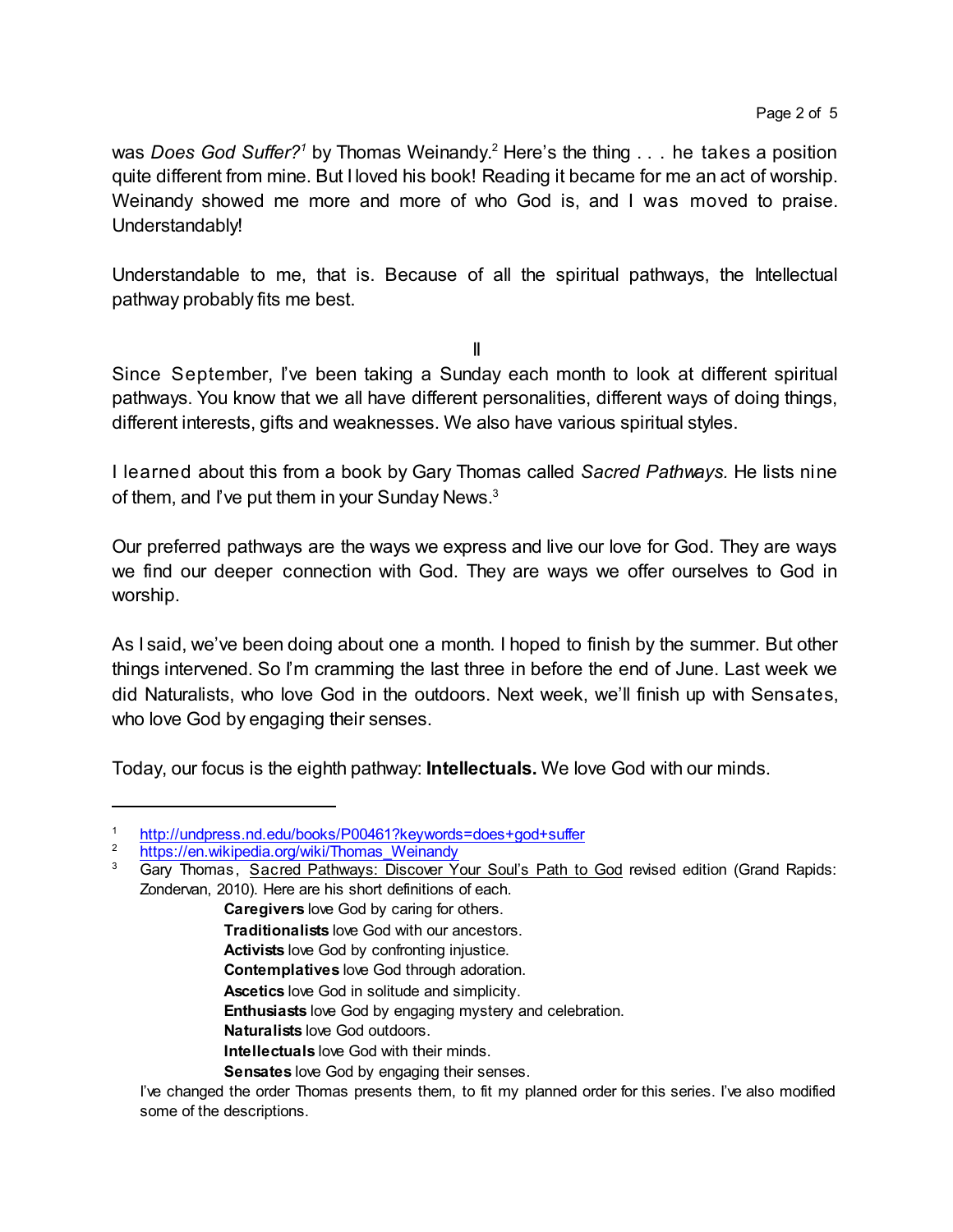Now, of course, we all use our minds. No matter our pathway, we can love God thoughtfully and intelligently. Intellectuals are not smarter or wiser. (Sometimes, definitely not!) What makes an Intellectual is not their intellect. It is what fires and stirs their love for God.

Intellectuals are awakened when they learn, when they discover, when they understand something about God: about who God is, about how God acts, about what God is doing. We love wrestling with things. We thrive on hard questions.

My friend Paul has trouble sleeping. He'll wake at 2:00 a.m. to pray. These days he's praying through the 13 volumes of Karl Barth's *Church Dogmatics*. 4 (Barth was probably the most important theologian of the  $20<sup>th</sup>$  century.) Paul is reading this as part of his prayer and devotion to God. Each page has precious jewels of insight. Paul's goal is to pray through it before he dies. He inspired me, so last year I bought the whole set. My goal is to get through it too, before Paul dies. I hope he lives a long time.

Does that seem weird to you? If not, maybe you are an Intellectual.

Of course, most Intellectuals are not theologians. Once, I was part of a university chaplaincy. Most of my friends were studying things like law, physics, economics, nursing, biochemistry, languages. Together we were seeing how we can love God with our minds within our chosen field. A biologist can love God with her mind as much as a theologian can. God created everything, so exploring, examining and explaining the natural world can show us more about God and help us know God better. 5

For Intellectuals, whatever their field, what they are studying helps them love God more and more.

Thomas Aquinas was the most important theologian of the Middle Ages. He found that studying and learning was *"an ascent of the mind to God."* <sup>6</sup> That's a great way to put it.

<sup>4</sup> [https://en.wikipedia.org/wiki/Church\\_Dogmatics](https://en.wikipedia.org/wiki/Church_Dogmatics)

<sup>5</sup> I adapted part of this from Thomas, 211.

<sup>6</sup> Ibid, 201.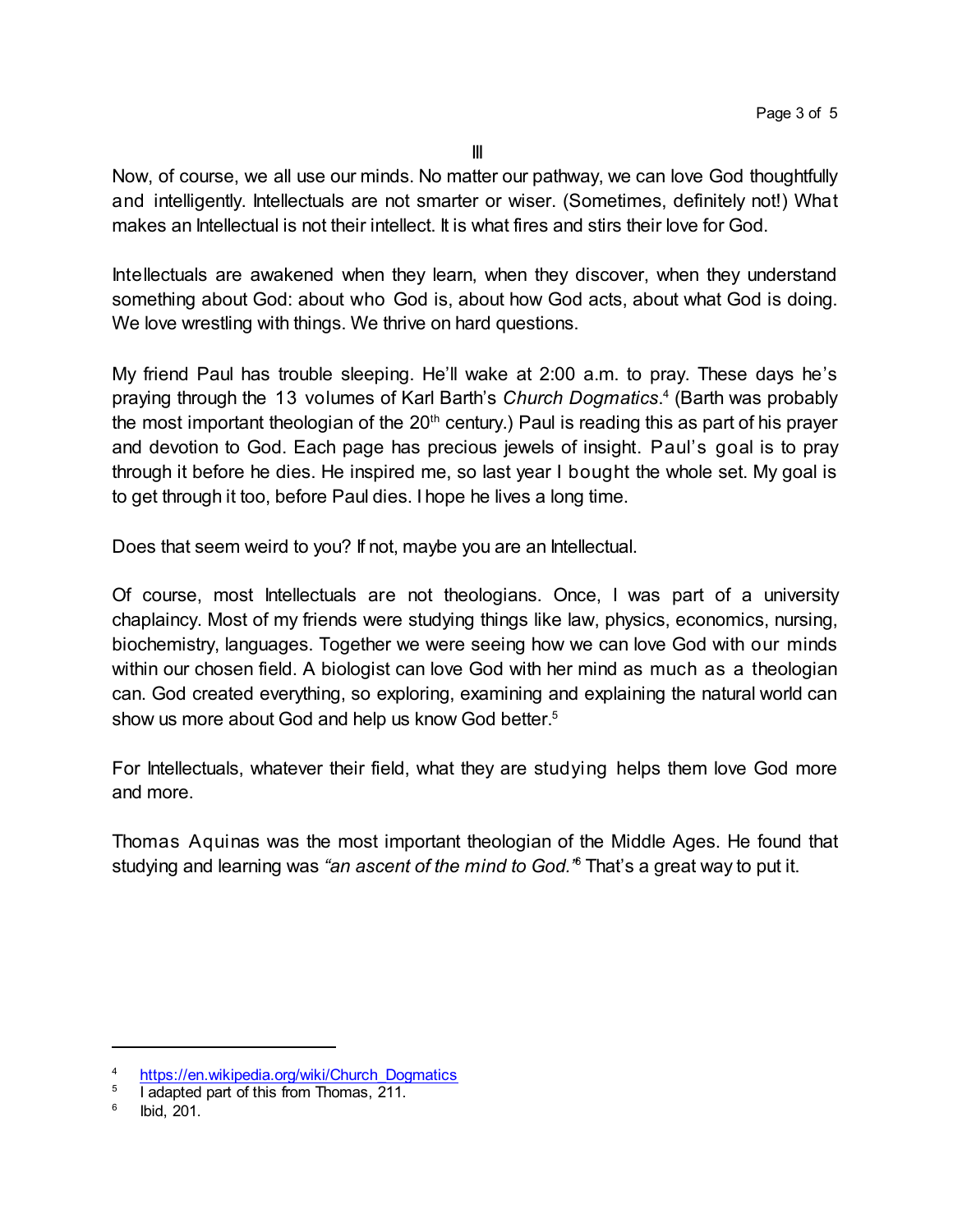As I've done with all of the pathways, I want to mention some of the particular temptations Intellectuals face.

A big one is pride. With learning, knowing and understanding can come arrogance. We Intellectuals love big words, like *infralapsarianism*. Sometimes we fling them around pridefully, to show how smart we are.

By the way, anyone know what infralapsarianism means? Neither did I until I looked it up, and learned about the great infralapsarian verses supralapsarian controversy. <sup>7</sup> Don't worry, I'm not going to try to explain it! But it does point to another temptation for Intellectuals. We are drawn to controversy. Now, a good debate can be very helpful. But too much, especially over minor things, can divide the community of Jesus. My guess is that a lot of church splits in history have been caused, or at least fueled, by Intellectuals.

Here's another temptation for us Intellectuals. We love ideas. We love knowing stuff. Cramming stuff into our heads feeds us. Sometimes, though, it does not fuel our actions. We love that part of Jesus' Great Commandment which tells us to love God with our heart, soul, mind, and strength. Yet what we learn of God in our minds must shape how we love our neighbours (the second and equally-important part of the Great Commandment). Intellectuals are good at knowing. Sometimes we forget to live out what we know.

 $\vee$ 

Let me finish with some ways Intellectuals can nourish their love of God.

You certainly don't need to be a formal student to learn. I love learning about history, but I'm not a historian. Find something you want to learn about, and start learning. It is easier now than ever. There are books, of course, but also online courses and reliable websites. I can help you with some things: the Bible, Church history, Christian beliefs, ethics. If something in those areas interests you, I can help you get started.

A good practice is starting and finishing your learning with prayer. As you begin, ask God to open you to the truths God wants you to know, and the questions God wants you to wrestle with. Pray throughout. As you finish, thank God for that time you had, and offer

<sup>7</sup> I just picked infralapsarianism because it's pretty obscure outside of Calvinist-Reformed circles. It is the belief that God chose to save some and condemn others after the fall of humanity. (Supralapsarians believe God decreed this choice before the fall.As a non-Calvinist, I think the debate is pretty much beside the point... [https://en.wikipedia.org/wiki/Logical\\_order\\_of\\_God%27s\\_decrees](https://en.wikipedia.org/wiki/Logical_order_of_God%27s_decrees)